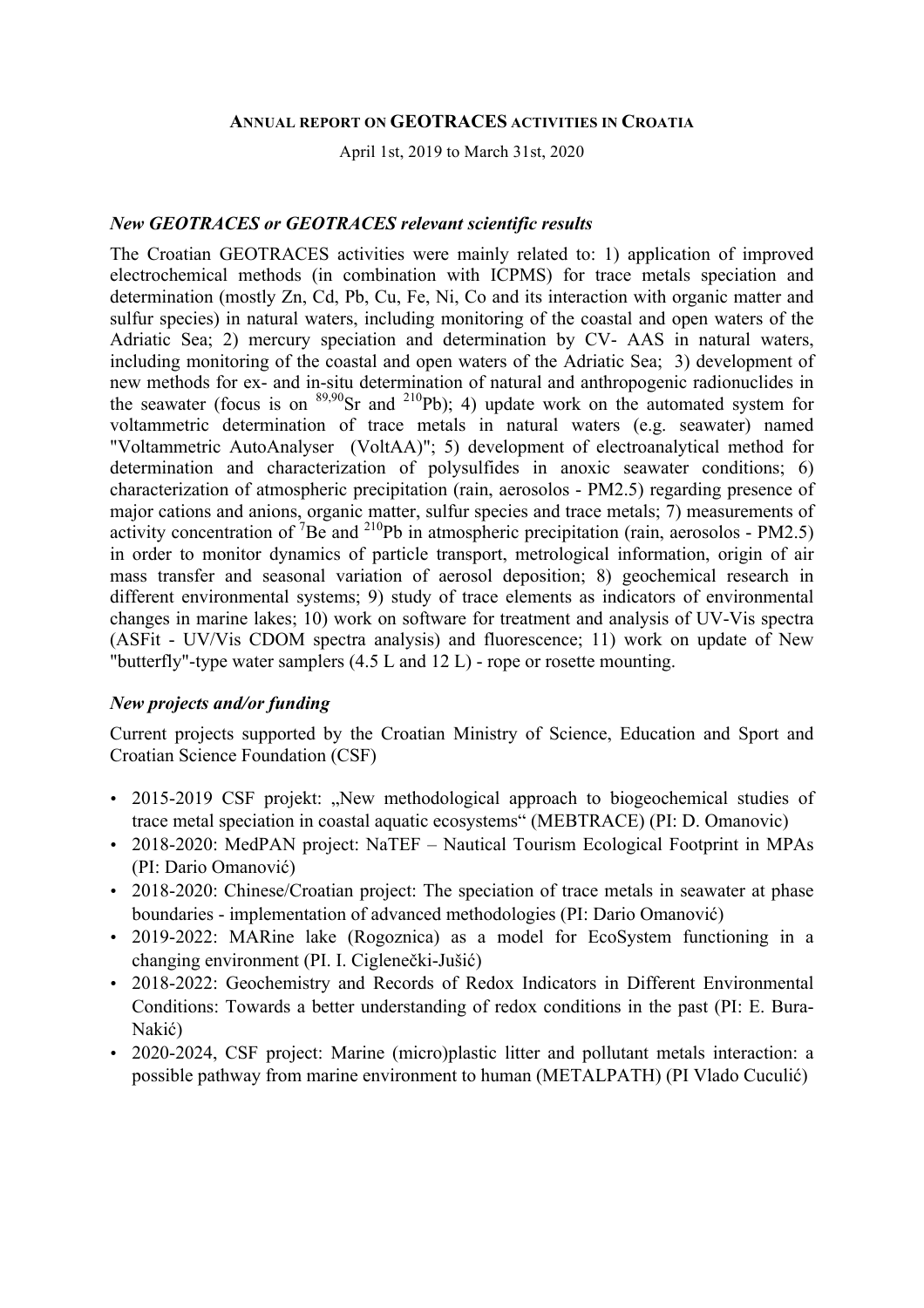#### *Other activities conducted*

• *Voltammetric AutoAnalyser – VoltAA* an automated system for determination of trace metals in natural waters

An automated system for voltammetric determination of trace metals in natural waters (e.g. seawater) named "Voltammetric AutoAnalyser (VoltAA)", was updated. It integrates a new home-made autosampler (84 positions) with two built-in heavy-duty peristaltic pumps for dosing and dispensing of the sample in the cell. One or more automatic burette systems (e.g. Cavro, Tecan) for sample pre-treatment and addition of stock solutions during analysis were used (Fig 1.). The automated system allows classical determination of trace metal concentrations by standard addition method or complexometric titrations for the determination of trace metal speciation (e.g. Fe, Cu).



*Figure 1. Voltammetric system for automatic determination of trace metals in natural waters*

The presented system is assembled to work with the Metrohm-AUTOLAB systems, however it could work with any other instruments/programs. Anodic stripping (ASV) and adsorptive cathodic stripping (AdCSV) voltammetry (or potentiometry) are basically used as voltammetric techniques, however other methods could be easily combined. The supporting software for automation (VoltAA) integrates creation of the measurement project procedure, manual control of autosampler, automatic data treatment and calculation of unknown trace metal concentrations. Addition of standard stock solution during analysis by standard addition method is automatically calculated based on the peaks intensities in the sample and predefined sensitivity for each analyte. A low blanks is achieved by using FEP tubes and peristaltic tube with low extractable metals (e.g. Tygoprene XL-60).

The system thoroughly tested on thousands of samples of natural waters.

*(https://sites.google.com/site/daromasoft/home/voltaa; https://sites.google.com/site/daromasoft/home/autosample; omanovic@irb.hr)*

### • *ASFit - UV/Vis CDOM spectra analysis* program for treatment and analysis of UV-Vis spectra

ASFit is currently adapted to load few file types:

- 1. Perkin Elmer binary or ASCII file (\*.sp or \*.asc)
- 2. Jasco binary or ASCII file (\*.jws or \*.txt)
- 3. Specord Jena binary file (\*.dat)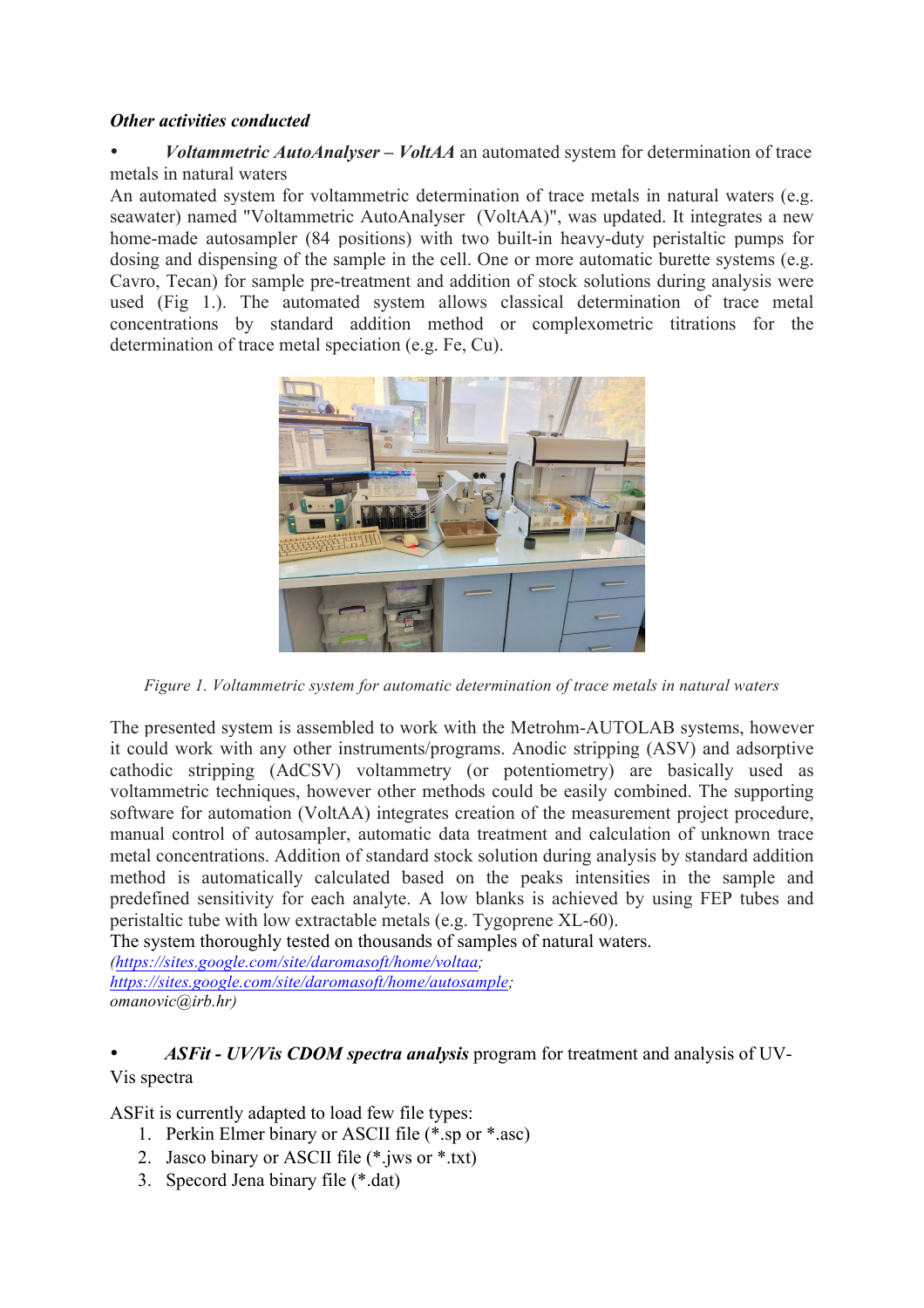- 4. Shimadzu file (\*.spc)
- 5. HORIBA Aqualog spectra (\*.opj)
- 6. Simple two  $(XY)$  columns ASCII file  $(*.txt;*.csv)$



*Figure 1. Screenshots of ASFit showing Spectral Slope (SS) calculation.*



*Figure 2. Screenshots of ASFit showing Gaussian decomposition of spectra. (https://sites.google.com/site/daromasoft/home/asfit; omanovic@irb.hr;)*

• *TeatEEM - EEM analysis* program for treatment and analysis of fluorescence EEMs

TreatEEM is currently adapted to load few file types: 1) Aqualog (\*.opj and \*.dat); 2) Custom \*.txt and \*.csv files

(https://sites.google.com/site/daromasoft/home/treateem; omanovic@irb.hr;)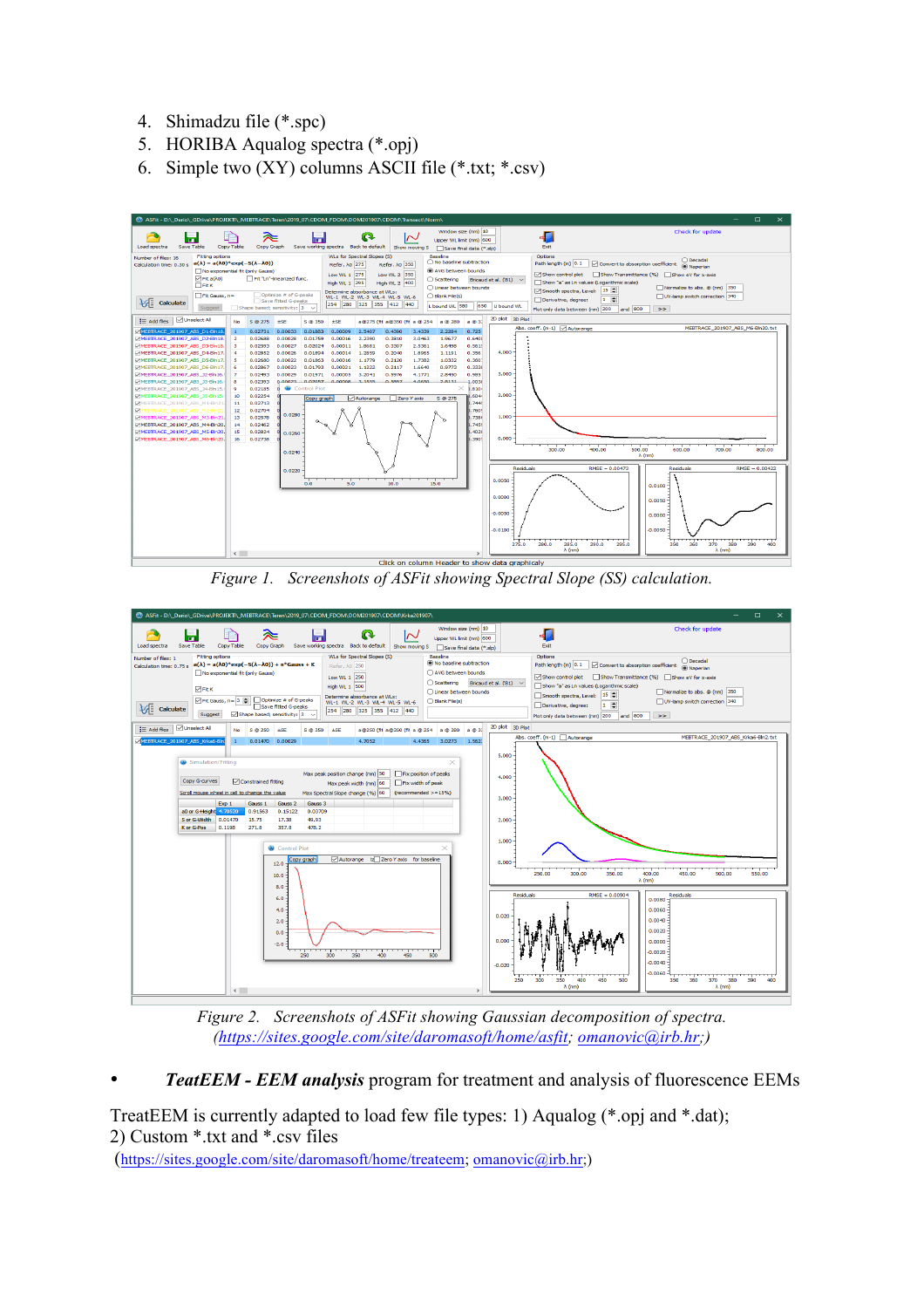

*Figure 1. Screenshots of TreatEEM showing scatter peaks removal.*

• *"Butterfly" Water Sampler* New "butterfly"-type water samplers (4.5 L and 12 L) rope or rosette mounting

Closing clamps mechanism: high grade Titanium (Grade 2 or Grade 5); end-caps holders: HDPE; closing caps: HDPE + silicone seal; sampling tube: acrylic (PMMA) or polycarbonate (PC) - easy volume adaptable; silicone gaskets (no Pt); spigot: PVC or HDPE/POM-C ("Delrin"); external side closing mechanism connections: stainless steel (A4) + synthetic string + corrosion resistant springs; external screws: stainless steel (A4); external hand/rosette grips: PVC or POM-C ("Delrin"); sampler fixing mechanism on the winch rope: stainless steel (A4); easy handling - rotating knob opening mechanism - no closing cap touching (12 L)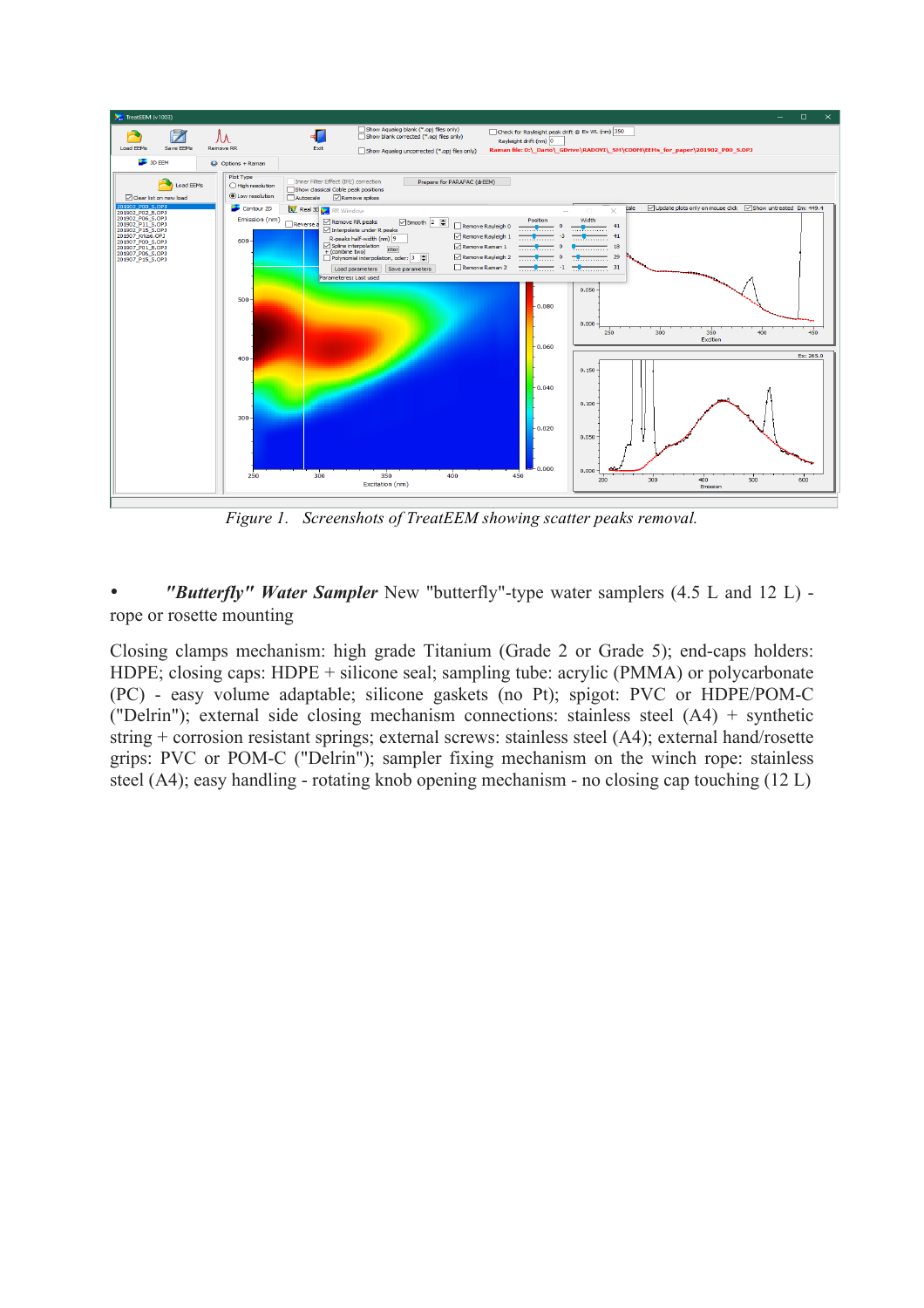

*Figure 1. Upper row: 4.5 L sampler, bottom row: 12 L sampler (https://sites.google.com/site/daromasoft/home/sampler; omanovic@irb.hr)*

# *New GEOTRACES or GEOTRACES-relevant publications (published or in press)*

- J. Pađan, S. Marcinek, A-M. Cindrić, N. Layglon, V. Lenoble, P. Salaün, C. Garnier, D. Omanović, Improved voltammetric methodology for chromium redox speciation in estuarine waters. Analytica Chimica Acta, 1089 (2019) 40-47.
- D. Omanović, C. Santinelli, S. Marcinek, M. Gonnelli. ASFit An all-inclusive tool for analysis of UV–Vis spectra of colored dissolved organic matter (CDOM), Computers & Geosciences 133 (2019) 104334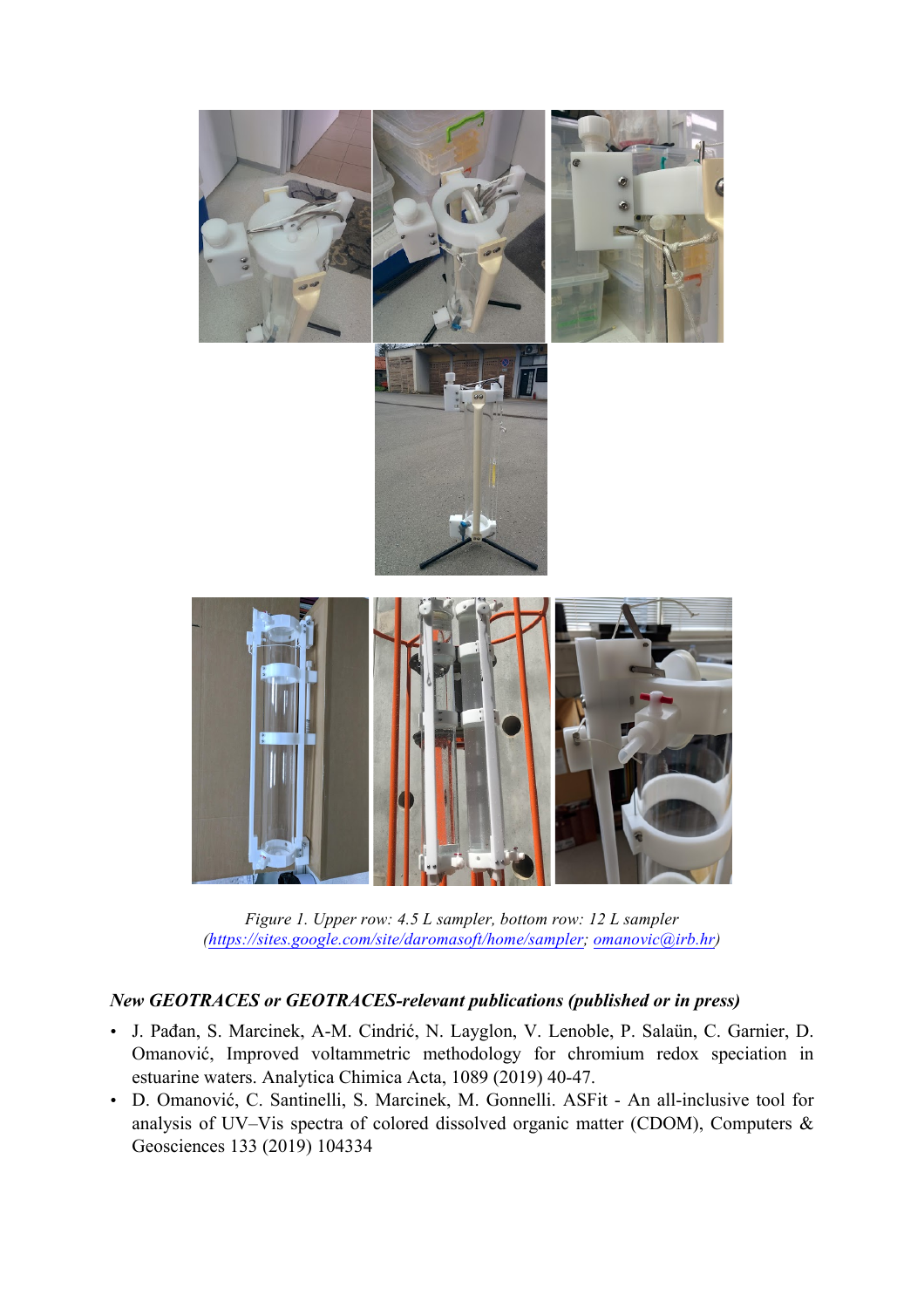- Cvitešić Kušan, S. Frka, I. Ciglenečki, Electrochemical Evidence of non-Volatile Reduced Sulfur Species in Water-Soluble Fraction of Fine Marine Aerosols . Atmosphere, 10 (2019), 11; 674, 14 doi:10.3390/atmos10110674
- M. Čanković, J. Žučko, I. Dupčić Radić, I, Janeković, I. Sviličić Petrić, I. Ciglenečki, G. Collins. Microbial diversity and long-term geochemical trends in the euxinic zone of a marine, meromictic lake. Systematic and applied microbiology, 42 (2019), 126016, 13 doi:10.1016/j.syapm.2019.126016
- A.-M. Cindrić, S. Marcinek; C. Garnier, P. Salaun, N. Cukrov, B. Oursel, V. Lenoble, D. Omanović. Evaluation of Diffusive Gradients in Thin films (DGT) technique for speciation of trace metals in estuarine waters - a multimethodological approach, Science of the Total Environment, 721 (2020) 137784.
- J. Pađan, S. Marcinek, A.-M. Cindrić, N. Layglon, C. Garnier, P. Salaün, A. Cobelo-García, D. Omanović, Determination of sub-pico-molar levels of platinum in the pristine Krka River estuary (Croatia) using improved voltammetric methodology. Environmental Chemistry,17 (2020) 77-84.
- E. Bura-Nakić, I. Sondi, N. Mikac, B. Andersen Morten. Investigating the molybdenum and uranium redox proxies in a modern shallow anoxic carbonate rich marine sediment setting of the Malo Jezero (Mljet Lakes, Adriatic Sea).Chemical Geology, 533 (2020), 119441, 43 doi:10.1016/j.chemgeo.2019.119441
- Cvitešić Kušan, A. Kroflič, I. Grgić, I. Ciglenečki, S. Frka, Chemical characterization of fine aerosols in respect to water-soluble ions at the eastern Middle Adriatic coast. Environmental science and pollution research, 27 (2020), 10249-10264 doi:10.1007/s11356-020-07617-7
- N. Cukrov, Nuša, N. Doumandji, C. Garnier, I. Tucaković, D.H. Dang, D. Omanović, N. Cukrov, Anthropogenic mercury contamination in sediments of Krka River estuary (Croatia). Environmental science and pollution research, 27 (2020), 7628-7638 , doi:10.1007/s11356-019-07475-y

## *GEOTRACES presentations in international conferences*

- N. Mikac, N. Bačić, M. Lučić, I. Sondi, Distribution of some less studied trace elements (Ga, Ge, Nb, Te, Tl, W) and some rare earth elements (La, Y) in sediment cores from unpolluted marine and freshwater lakes in Croatia, COST ACTION TD 1407, Final meeting: Technology Critical Elements – Sources Chemistry and Toxicology, Zagreb, 2-3 April 2019. poster.
- Coha, I. Smičiklas, M. Marijana, I. Tucaković, M. Ivković, Ž. Grahek, Novel approach for strontium preconcentration from seawater RANC - 2nd International Conference on Radioanalytical and Nuclear Chemistry, 5th-10th May 2019, Budapest, Hungary (oral presentation).
- Chapoulie, S. Marcinek, D. Omanović, Application of Cu(II) ion-selective electrode (Cu-ISE) for cu speciation in coastal waters, 9th ISE Satellite Student Regional Symposium on Electrochemistry, Zagreb, 14.06.2019. (oral presentation)
- S. Marcinek, N. Layglon, J. Pađan, A. M. Cindrić, C. Santinelli, M. Gonnelli, C. Garnier, S. Mounier and D. Omanović, Colored dissolved organic matter (CDOM) dynamics in the pristine krka river estuary (Croatia), XV International Estuarine Biogeochemistry Symposium, Vigo, Spain, 4-5.6.2019 (oral presentation) (p.18)